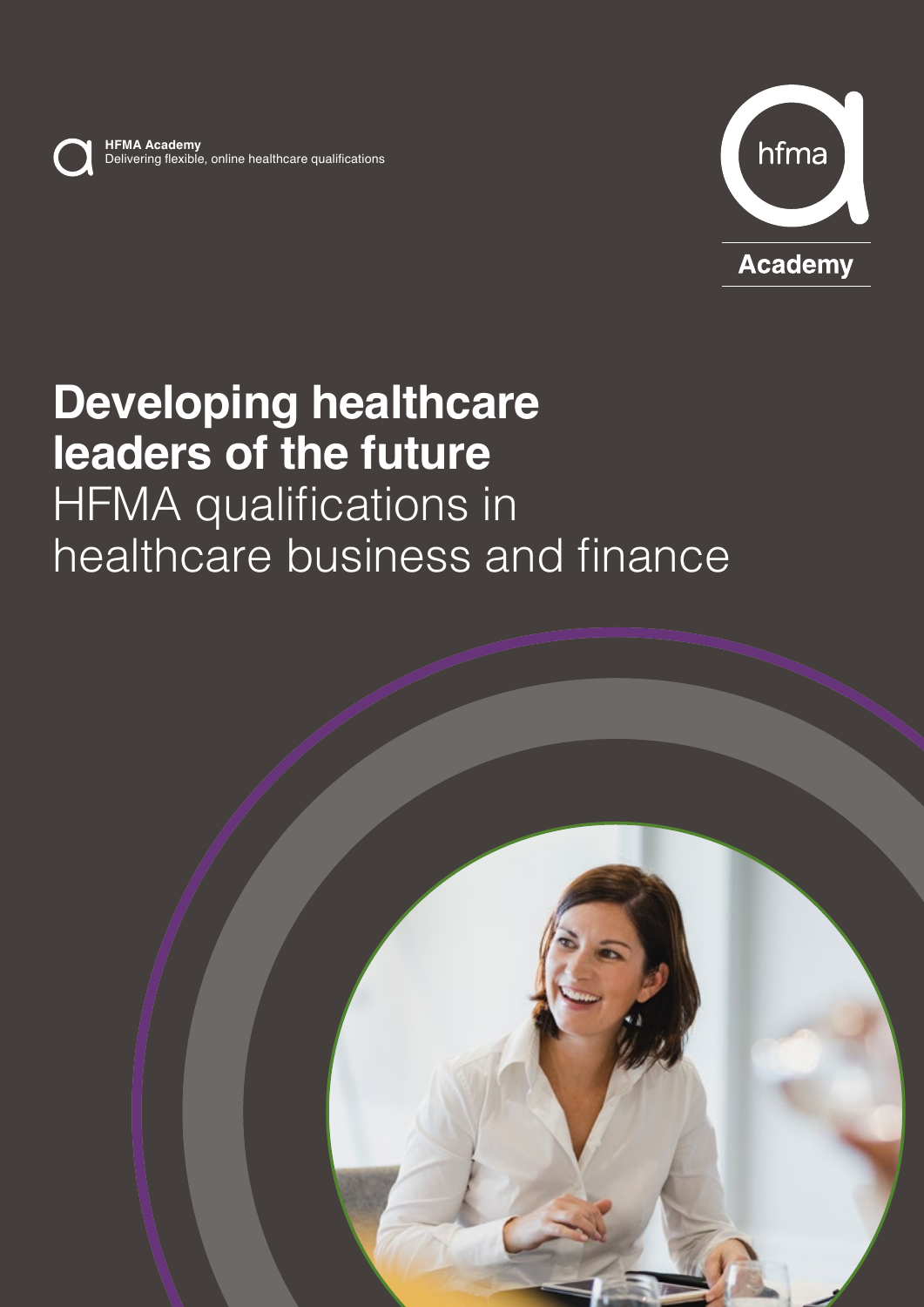The HFMA has over 70 years of experience within healthcare financial management and provides a huge range of professional development opportunities for NHS staff.

The HFMA Academy extends this wealth of experience to its learners, providing access to our highly experienced tutors, healthcare-specific content, and a network of study peers all working within healthcare management and leadership roles.

# **The HFMA Academy** Your online study centre

Our content is written specifically for individuals working in or aspiring to management and leadership roles within NHS healthcare. Our aim is to provide high-quality and relevant learning for healthcare professionals who require flexibility, support, innovation and challenge, to succeed now and into the future. With the focus clearly on system-wide working, cooperation and collaboration this is more important than ever.



# **Why study an HFMA qualification?**

The HFMA Academy officially opened in 2017 as the HFMA's learning centre and delivers a range of unique online management and leadership qualifications for those working in healthcare.

From managing the healthcare business, personal effectiveness and leadership, through to patientlevel costing and delivering value, our programme of modules offers the right mix of content and knowledge transfer to learners who wish to develop the tools to work successfully at a strategic level.

By choosing to study an HFMA qualification, you are gaining access to a completely unique programme of study with tutors from within the healthcare sector. The HFMA qualifications programme has been uniquely designed to support learners working across the healthcare system.

The HFMA qualifications are highly relevant for those working in finance, clinical or medical leadership, general management and primary care management. This enables shared learning and access to a network of study peers working across the health system. Each study cohort brings learners together from different roles and backgrounds; to share individual experience and system-wide learning.



Healthcare-specific content – aspire to be the best healthcare leader you can be



ں<del>....</del><br>⊙∷

Flexible online learning to fit busy working lives – make it work for you and your career

Teaching by experienced professionals – our tutors bring a wealth of public and private sector experience from their board-level roles



Gain the right skills and tools to succeed in leading effective patient services – supporting you to achieve your career goals

### **You will benefit from:**

### **Unrivalled healthcare-specific content and learning at your fingertips.**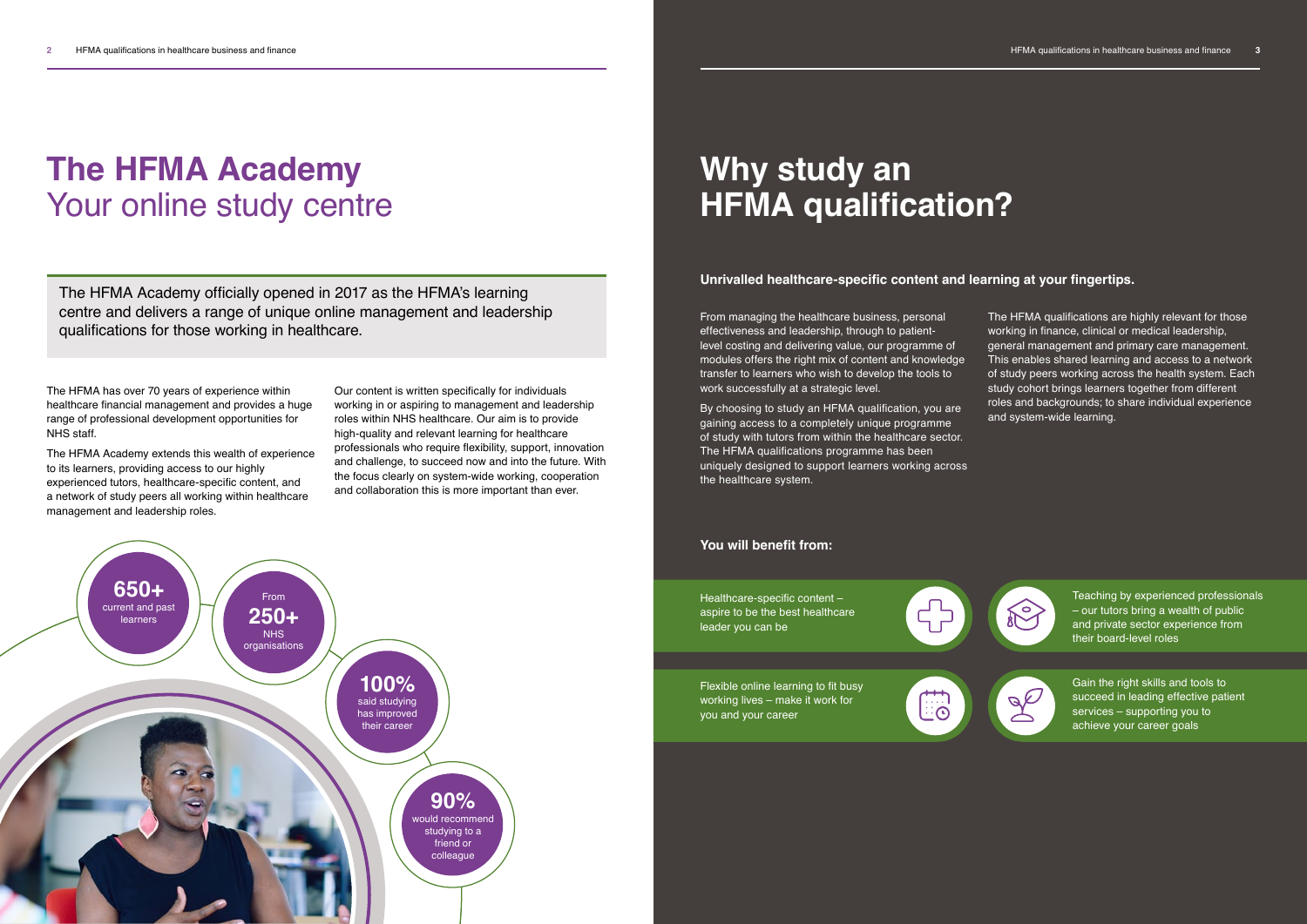# **The HFMA qualifications road map**



# **Entry criteria**

To be accepted to study on the HFMA qualifications you will need to demonstrate through your application that you can work at masters-level. We recommend that candidates with less than two years of professional experience in healthcare should complete the module 'Making finance work in the NHS' as part of their first HFMA diploma.

Qualified accountants with more than two years' experience working in healthcare can gain exemption from the first 60 credits with the HFMA if applying to study and wishing to move onto the executive MBA. In this instance, these learners only need to study one HFMA diploma to achieve 120 credits to be eligible for the final MBA stage.

Your route to an MBA. Flexible options to achieve certificate or diploma qualifications, as well as an executive MBA.

> different organisations, and to get their perspectives from different parts of the health economy. It was an unexpected benefit that I got out of my study."



**Head of finance**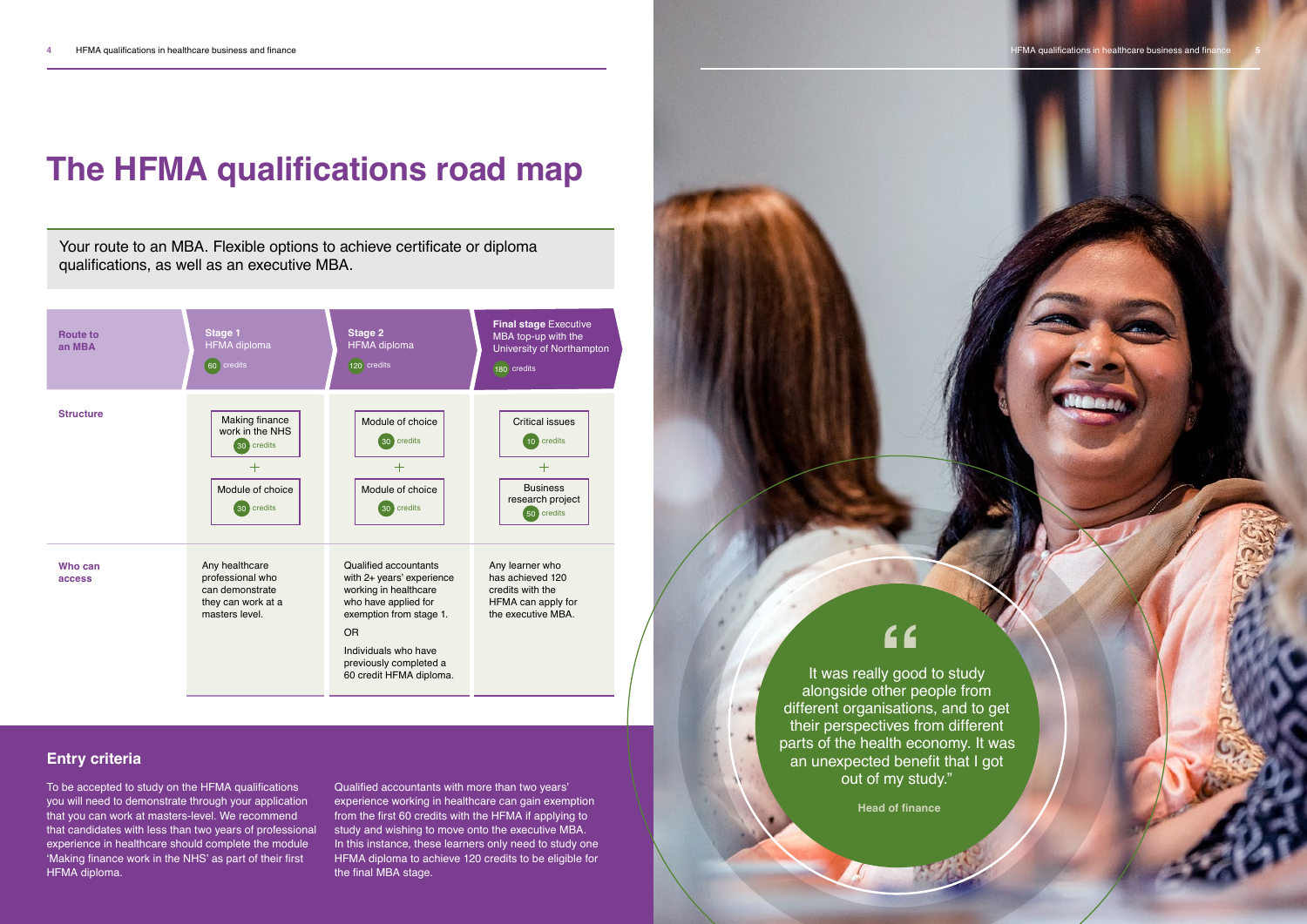# **HFMA advanced modules and structure**

## **Modules available:**

### **Making finance work in the NHS (30 credits)**

This module will help learners to understand who does what and why in the NHS and how the money flows from HM Treasury to NHS organisations and primary care providers. It will also provide insight into the policy, financial and business framework for the NHS in England.

### **Managing the healthcare business (30 credits)**

This module will help learners to understand how planning, reporting and governance arrangements in the NHS help organisations to establish an agreed way forward; set aims and objectives; develop a framework for day-today decisions; and be accountable for their performance.

### **Supporting quality care with patient-level costing (30 credits)**

This module will support learners to understand how costing works in the NHS and the challenge of capturing complex data to facilitate accurate and meaningful costing. It will explore how NHS organisations and local health economies can use costing data as operational intelligence and use it to support evidence-based decision-making.

### **Personal effectiveness and leadership (30 credits)**

In a world of media, regulator and public scrutiny, this module will help the learner to gain greater self-awareness and an understanding of approaches to personal effectiveness and leadership that will enable them to lead and manage across the healthcare system.

### **Tools to support decision-making (30 credits)**

This module will enable the learner to examine tools to support decision-making in terms of information, data, performance indicators and benchmarking alongside ethics and governance.

# **Creating and delivering value in healthcare (30 credits)**

The aim of this module is for learners to critically evaluate how the NHS can improve quality of care to sustainably deliver the best possible outcomes for patients. This is achieved through the critical evaluation of issues affecting contemporary healthcare systems to improve value.

The HFMA qualifications programme offers seven modules to choose from for your study; each module is worth 30 credits. By completing 60 credits (2 modules) you will achieve an HFMA diploma. If you complete 120 credits (4 modules) you will achieve two HFMA advanced diplomas and will be eligible to apply for the executive MBA with the University of Northampton.

### **Executive MBA top-up (60 credits)**

On completion of 120 credits study with the HFMA you will be eligible to apply for the executive MBA. The executive MBA with the University of Northampton consists of one module and a business research report. This is worth a further 60 credits (see below), which will top up your diploma to sufficient credits to be awarded an Executive MBA.

- **•** Critical issues in business (**10 Credits**)
- **•** Business research project (**50 Credits**)



### **University of Northampton**

# **NHS law, policy and governance in primary care (30 credits)**

This module will provide learners with a critical knowledge and application of the context, policy and legal framework within which primary care operates. Learners will analyse the key elements of service and delivery; contractual and organisational models and premises; compliance with regulatory obligations; and management of clinical risks. **This module is aimed specifically at learners working in primary care.**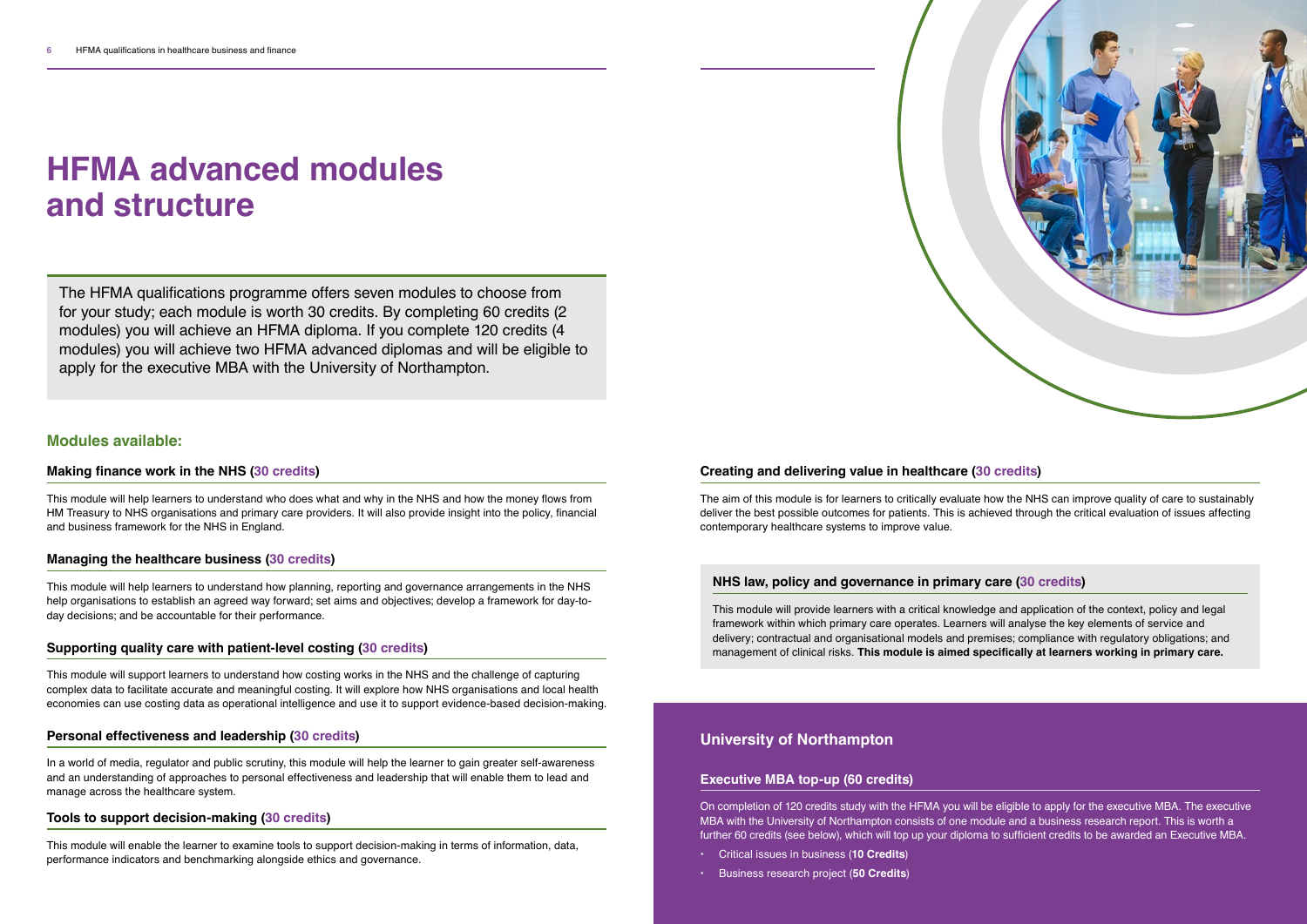The online learning environment is easy to access 24/7 from any device, so you can view learning content at home, from the office or on the move. Each study week provides the opportunity to join

a live tutored session and encourages active participation to add maximum value to your learning experience. When you can't attend sessions, you will be able to catch up with recorded sessions.

All modules will have an end of module assessment. Throughout the module the tutor will fully support each individual in preparing them with the relevant knowledge to be able to complete the assessment requirements, the learners will have five weeks at the end of module to complete this assessment

# **Online study – how you will learn**

The HFMA Academy provides you with a dedicated online learning environment where you can access all your courses, learning resources, recorded and live tutor-led sessions in one place.

> I can already see the impact that my study has had on the decisions I make as a clinician. It has changed the way I practice medicine in many ways, and for that reason alone it has been a valuable experience that I would certainly recommend to others."

> > **Academic clinical lecturer and ear, nose and throat surgeon**

| <b>Self-guided online study</b>              |  |
|----------------------------------------------|--|
| <b>Weekly live and recorded sessions</b>     |  |
| <b>Support from expert tutors</b>            |  |
| Network of study peers working in healthcare |  |
| Assessment submissions, with no exams        |  |

and submit by the submission deadline via Turnitin. Once the assessment has been submitted, a thorough marking and moderation process will take place over a four week period which is then passed onto Quality Assurance Committee to ratify the results ready for the results to be issued.

# "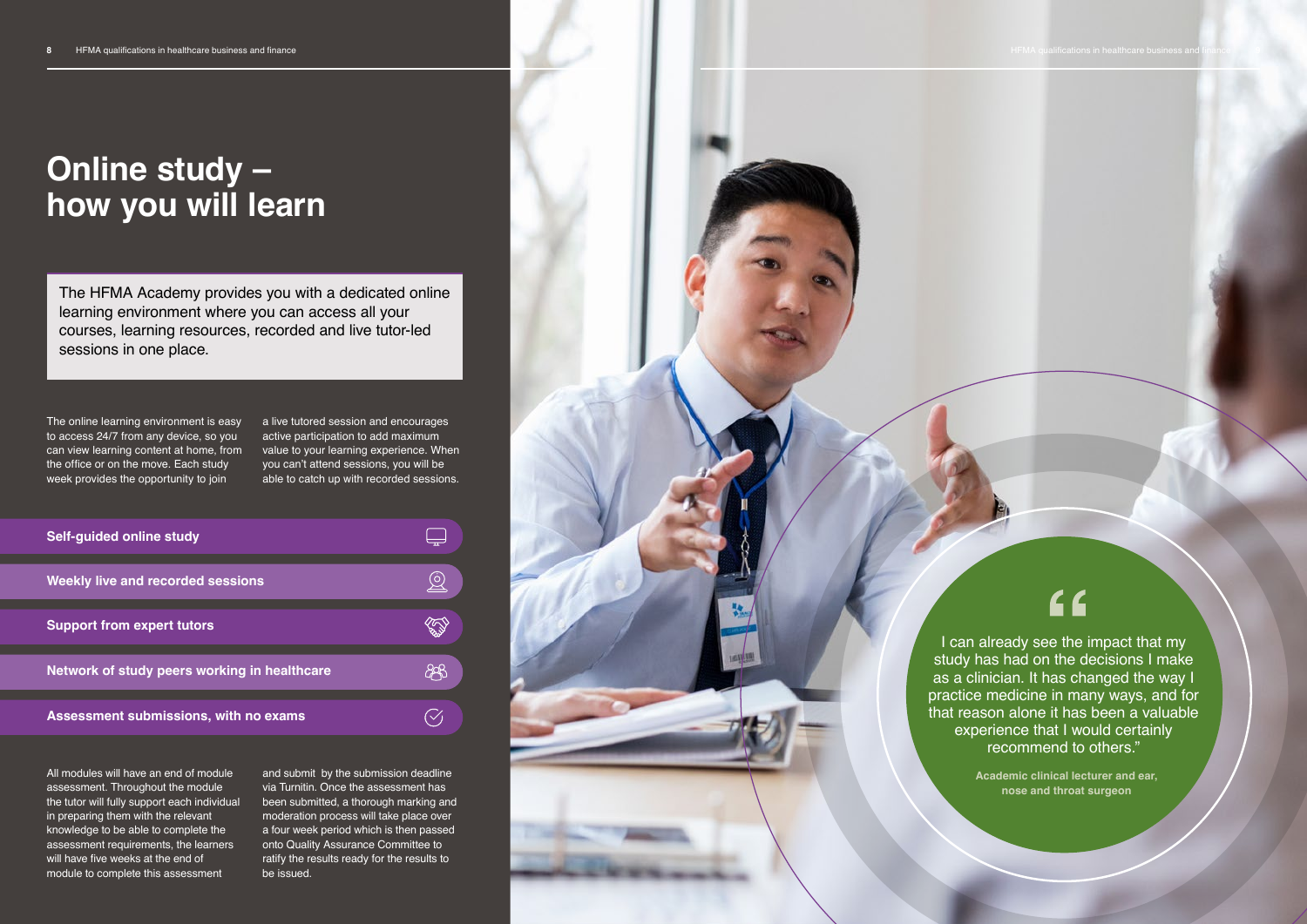**2**





# **How to apply**

**1**

**Choose your modules and study route** – select the modules you wish to study and whether you want to study a single module, a 60 credit diploma, or enrol for the full 120 credits (two diplomas) to lead you to the final stage MBA.

**Your application** – you will need to complete our online application form including a short personal statement. **Receive your acceptance letter** – following your application you will be contacted by the HFMA Academy to notify you of the acceptance decision onto your chosen qualification.

**HFMA advanced certificate 1.500+VAT 1.500+VAT HFMA advanced diplomas E2,200+VAT Executive MBA top-up (University of Northampton)**  $£3,690$ **Multiple learner discounts\***<br>4-9 learners: 15%<br>10-20 learners: 20 **4 – 9 learners: 15% 10 – 20 learners: 20% 21+ learners: 25%**

**Payment** – once you have confirmed your acceptance to study, you/your employer will need to make payment in line with your agreed fees and payment on your application.

# **Study Fees**

### **Qualification Total**

**\*When multiple employees are enrolled to study at the same time** 

## **Apply online**

Complete your application online at **[hfma.org.uk/apply](http://hfma.org.uk/apply)**

You can contact our team to ask us your questions and receive further information about applying, studying and funding study:

C 0117 457 3242

**v** [qualification.enquiry@hfma.org.uk](mailto:qualification.enquiry%40hfma.org.uk?subject=)



There are two study intakes per year in March and October. You can apply to start your studies on either intake.

## **Four simple steps to start your study with HFMA:**